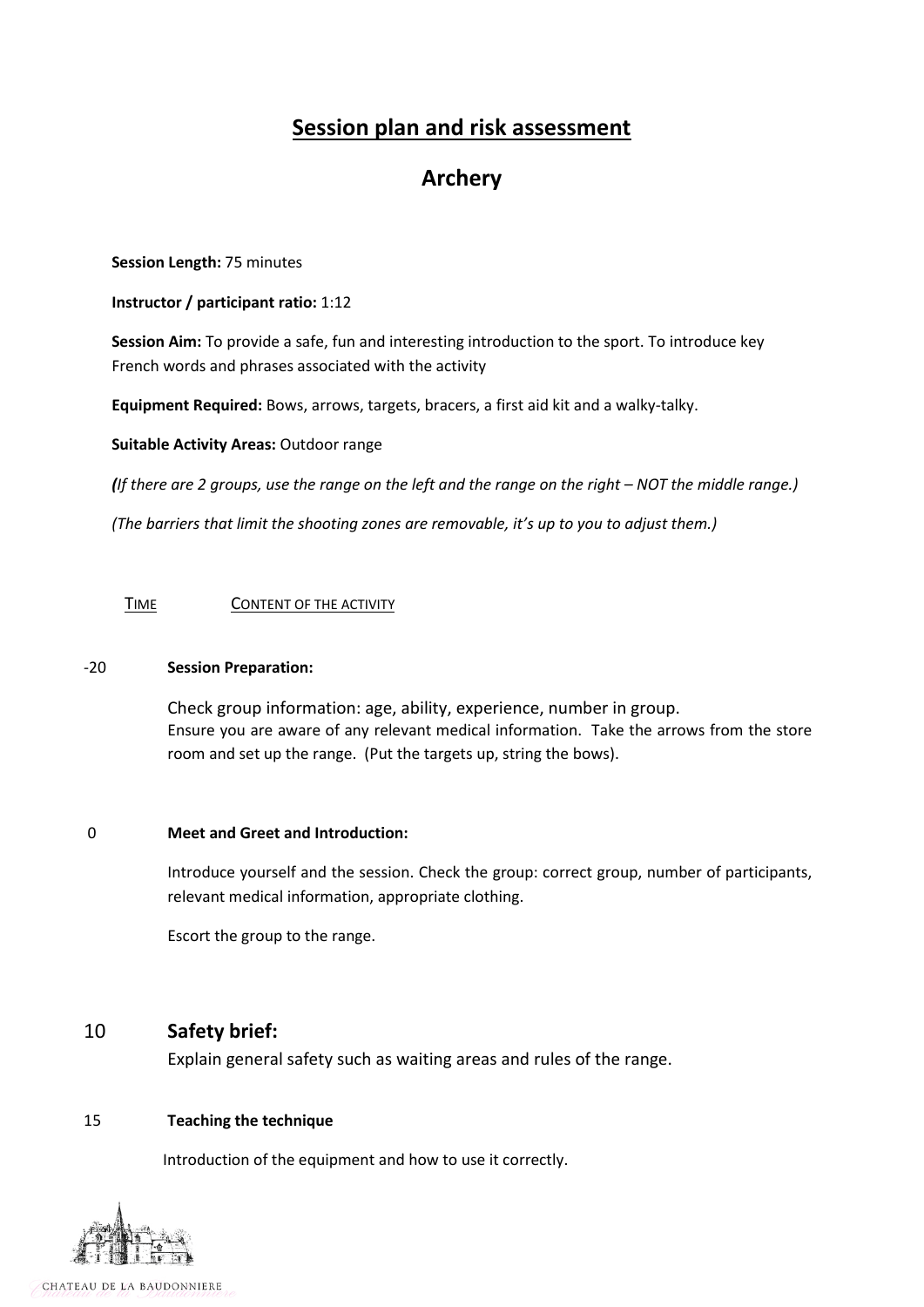Check arrow lengths if required Warm up as required. Demonstrate the correct stance and shooting technique.

Demonstrate the correct method for picking up arrows.

Emphasise that the children need to take the arrows gently from the fixed quivers in the shooting zone.

Give out the arm protections. Check that they are worn correctly. It is

necessary to wear the arm protections as well as wearing long sleeves,

but you can put the protection on top of or underneath the long sleeve, this means that in the summer, the children can put their long sleeved t-shirt on when they are shooting and then take them off, without removing the protection every time.

#### 30 **Practice**

Split group into small groups (4 person maximum). **Note:** try to not put left handed archers in the same group. First group to approach shooting line.

Allow each participant to shoot 3 arrows under direct vocal guidance.

Repeat for all groups. As a group is practicing, you can ask the rest of them to complete their workbook.

The instructor is to retrieve the arrows between each group.

Make sure you retrieve ALL the arrows.

#### 50 **Competition**

Explain the scoring system. First round: children shoot 3 arrows again, this time the score is noted. Emphasise the score so the children can practise their French number skills. The instructor must provide constant coaching, in order to allow the children to improve. Second round: the children shoot 3 arrows again but this time there is a balloon in the middle of the target, if a child bursts the balloon, he/she gets a bonus.

THE CHILDREN MUST SHOOT A MINIMUM OF 9 ARROWS AND THE BALLOON IS OBLIGATORY.

YOU MUST NEVER SHOOT AT THE SAME TIME AS THE CHILDREN when you are leading the activity. If you really need to shoot, because you are missing a person (for a team game), you must wait until all the children have shot before having your go.

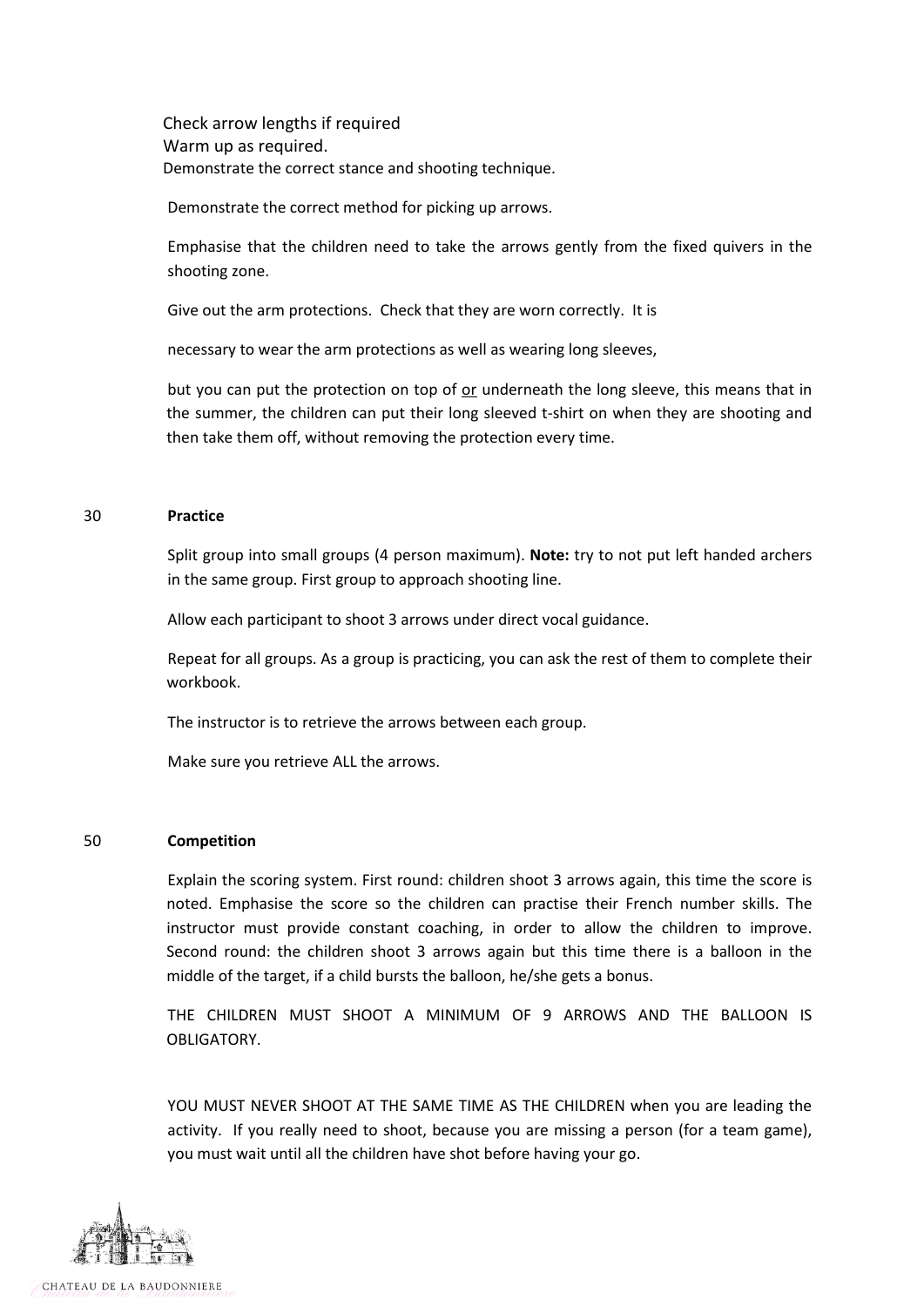## 70 **End of session**

Carry out review (using an appropriate review tool as below) of activity and language (including completion of workbooks)

75 Thank the group AFTER having escorted them back to the château.

**The arrows should never stay at the archery range.**

## **Tidying**

Put to one side any damaged equipment so that it is not used by anyone else. Remember to tell your colleagues if they need to bring a bow, a cord or targets with them.

If you are the last group of the morning and it is raining, remember to cover the targets.

If you are the last group of the day (sometimes this can be a morning group so it is a good idea to check the planning before doing the activity) put the protections on the targets and de-string the bows.

Half the equipment should stay in the box in the left cabin and the other half in the box in the right cabin. Please respect the colour coded system for the equipment in each cabin. In order for the sessions that follow to run smoothly, please DO NOT mix up the colours. Targets are kept in the middle box

Please pick up all the rubbish near the targets.

## *Review tools for Archery*

What I learned

Positive Feedback

Scores

Rounds

Drama

Positions

Linguistic Review (colours, workbook, body parts, numbers)



CHATEAU DE LA BAUDONNIERE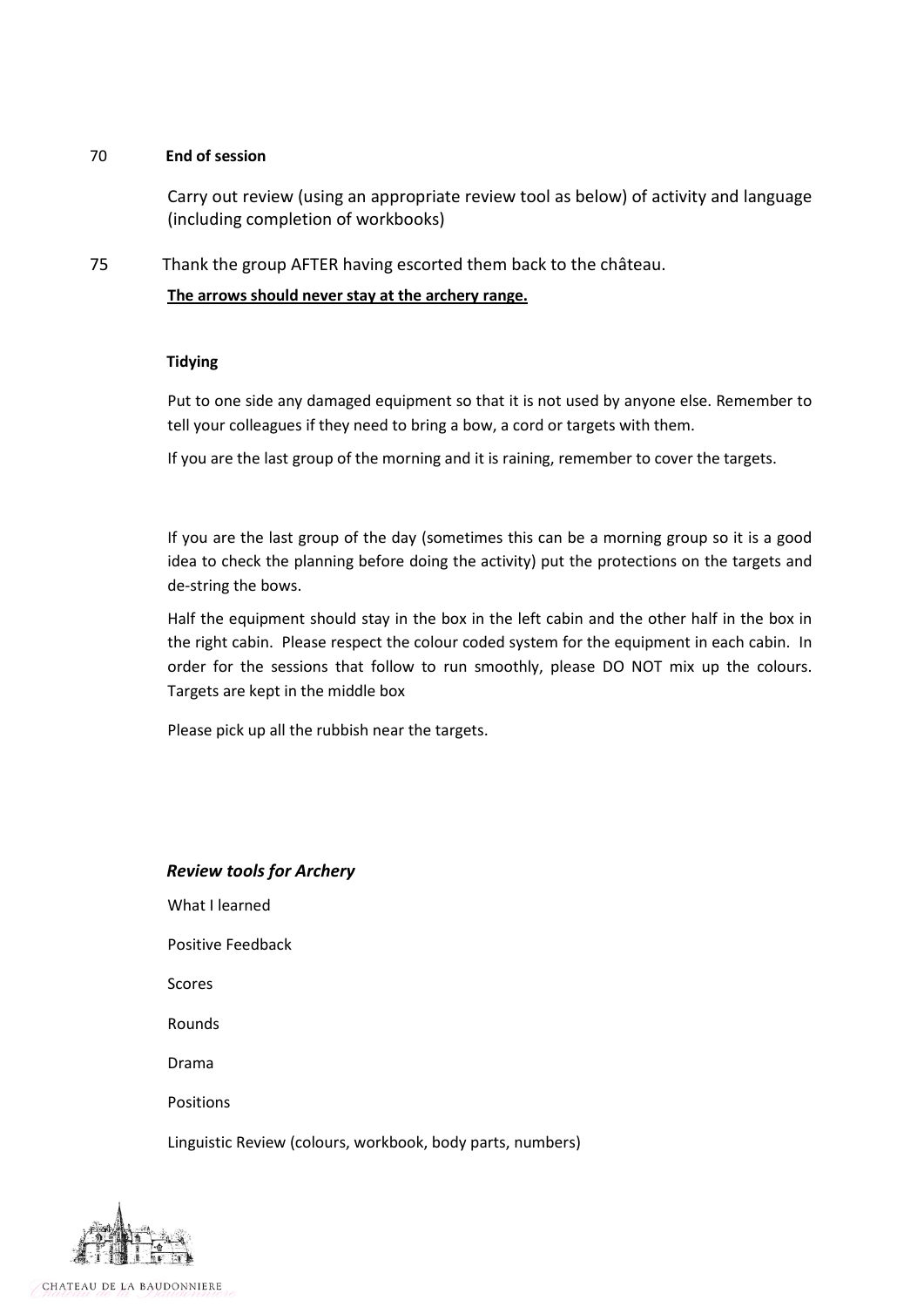## **At the end of each session staff are asked to complete the following tasks:**

- Tidy the area, picking up any litter, burst balloons, etc…
- ❖ Clean the white board
- $\div$  Check bows, arm bracers, targets and any other equipment for damage and place in the storage box
- **The targets**  if it is raining, take the targets to the drying room at the end of the activity (morning and evening). Make sure you tell the animateur who has the next archery session. If it is not raining, leave the targets up at lunchtime (if there is archery in the afternoon) otherwise you must put the targets in the tube in the storage box.
- Lock the storage box
- Check all arrows are accounted for
- Ensure that ALL any damaged or unusable equipment is clearly marked, placed in the appropriate area so that it cannot be used and that the damage is reported to the office
- $\cdot$  Replace any damaged or unusable equipment / arrows so that the activity is ready for the next session

## **General:**

The above only takes a few minutes at the end of each session and shows a professional approach and respect for colleagues.

If carried out by ALL staff it will improve the environment of the Château and generally make life easier and better for all staff.

## **IT IS ALSO IMPORTANT FOR ALL STAFF TO:**

- **Report all safety issues/ risks.** It is ALL our responsibilities to do all we can to continue to improve the safety of our guests and colleagues.
- **Report all accidents and incidents involving guests AND staff**. It is only by understanding why accidents/incidents have happened and acting upon this information that we reduce the risk of a reoccurrence
- **Ensure all storage areas are kept locked**
- **Ensure that all storage areas are kept tidy**
- **Return walky-talkies to the Local.**

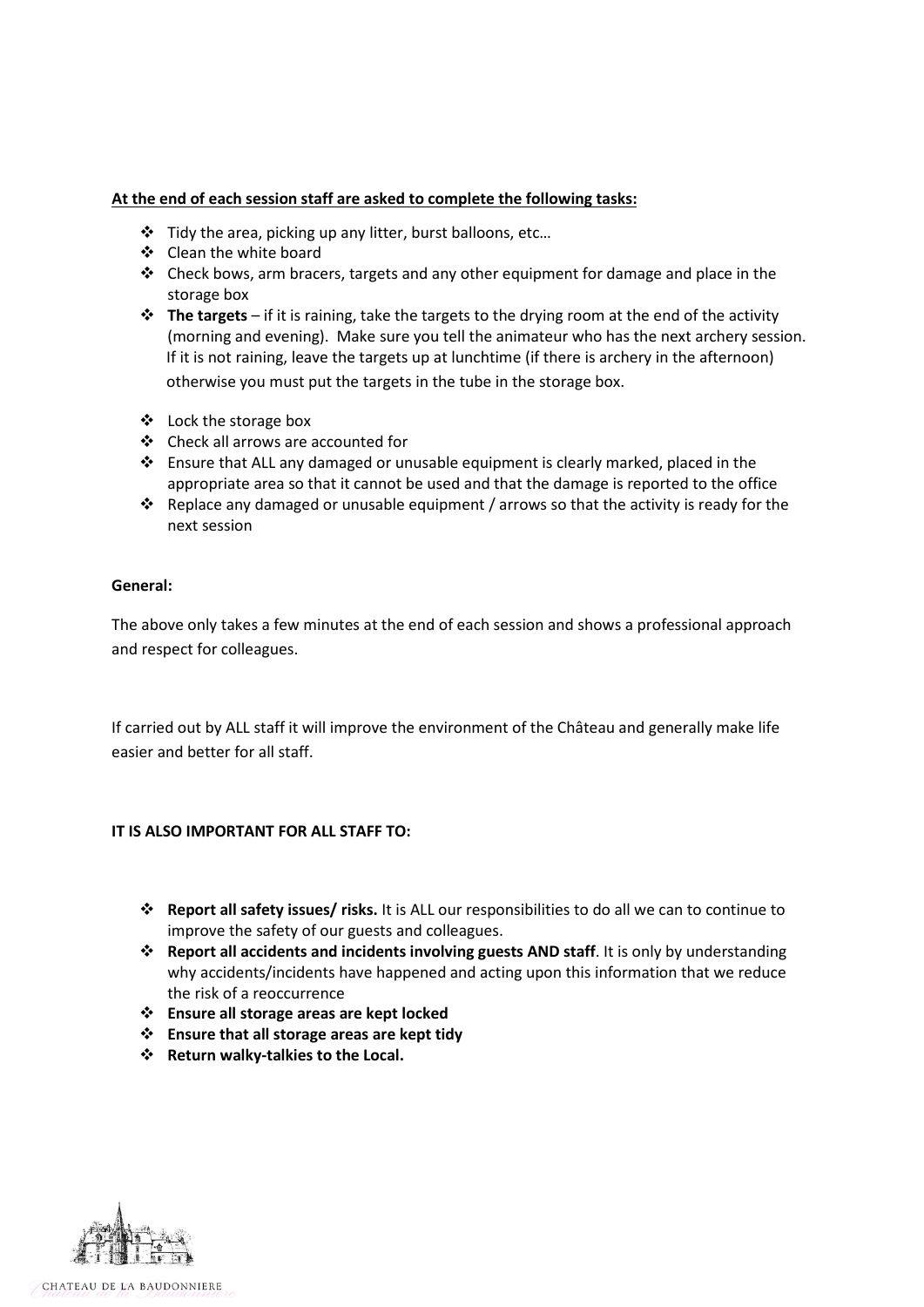#### **RISK ASSESSMENT**

| Hazard                                                                         | <b>Risk</b>                                                                  | Persons at risk | Level of<br>Probability | <b>Control Measure</b>                                                                                                                                                                                                                                                                               | <b>Outcome</b> |
|--------------------------------------------------------------------------------|------------------------------------------------------------------------------|-----------------|-------------------------|------------------------------------------------------------------------------------------------------------------------------------------------------------------------------------------------------------------------------------------------------------------------------------------------------|----------------|
| Misuse of<br>equipment during<br>the activity                                  | Injury from<br>striking objects                                              | Group/Staff     | Medium                  | Instructor to have equipment in<br>sight at all times                                                                                                                                                                                                                                                | Low            |
| Participant in front<br>of shooting line /<br>Shoot in direction<br>of someone | Risk of being hit<br>by an arrow                                             | Group/Staff     | Medium                  | No one to go forward of shooting<br>line unless directed to by an<br>instructor and area deemed safe.<br>All non shooting participants to<br>wait in the designated waiting<br>area. All archers to point their<br>bow to the targets (and the<br>instructor is to make sure they<br>are doing this) | Low            |
| Hitting forearm<br>with string                                                 | <b>Bruising</b>                                                              | Group/Staff     | Medium                  | All participants to wear long<br>sleeves and arm bracers                                                                                                                                                                                                                                             | Low            |
| Arrow getting stuck<br>in bow                                                  | Injury from end of<br>arrow coming into<br>contact with<br>participants hand | Group/Staff     | Medium                  | All arrows should be checked for<br>length before shooting<br>commences, this length should be<br>3 inches longer than the<br>outstretched arm length                                                                                                                                                | Low            |
| Incorrect arrow<br>retrieval                                                   | Injury from arrow<br>hitting person                                          | Group/Staff     | Medium                  | Arrow retrieval by instructor for<br>all groups aged 16 or below.<br>Correct method of removal of<br>arrows demonstrated for groups<br>older than 16 years. Instructor to<br>be well positioned, vigilant and<br>oversee the removal of arrows at<br>all times                                       | Low            |
| Faulty equipment                                                               | Injury due to<br>equipment<br>breaking and<br>hitting participant            | Group/Staff     | Medium                  | All equipment should be checked<br>by the instructor prior to and<br>during the session                                                                                                                                                                                                              | Low            |



CHATEAU DE LA BAUDONNIERE